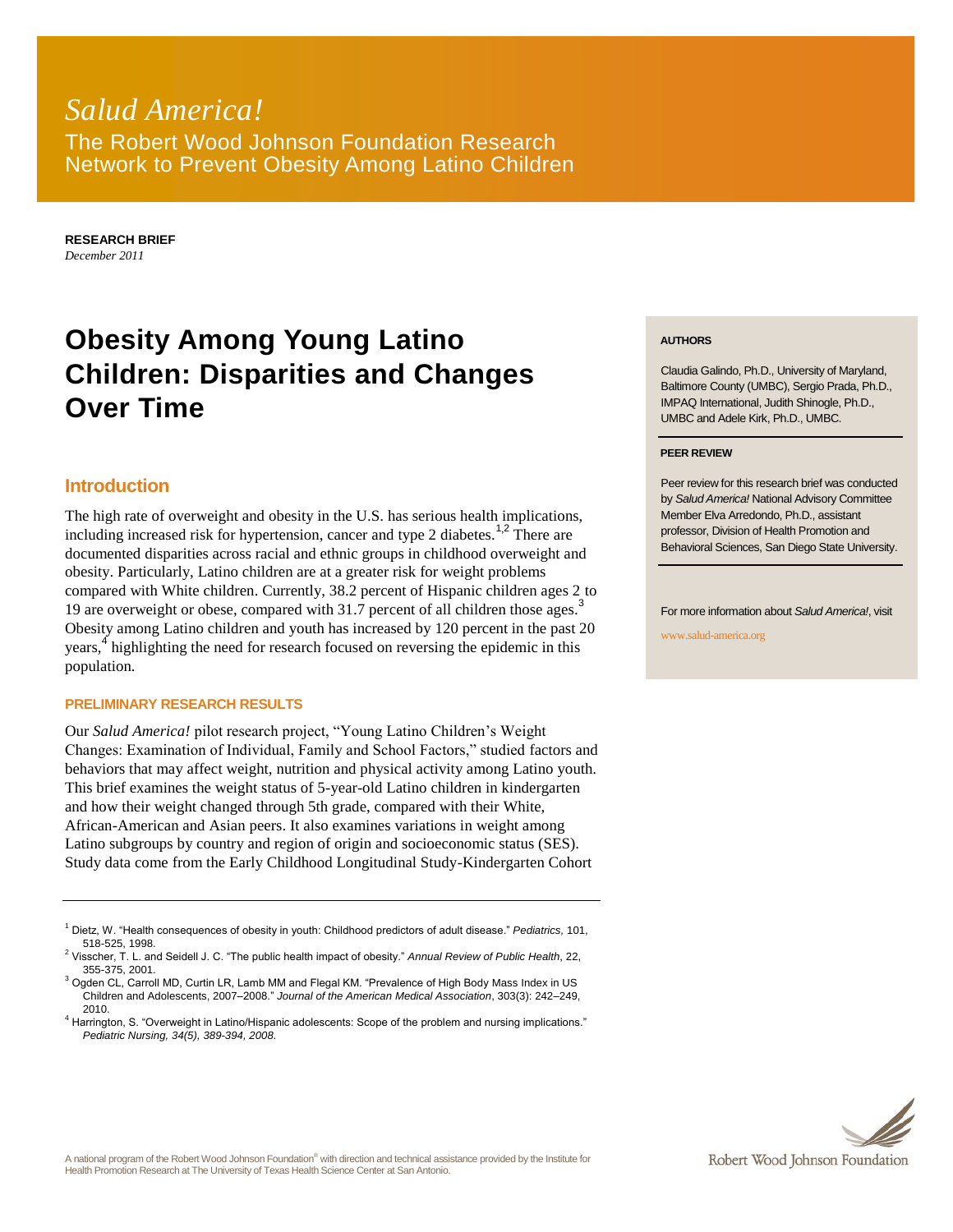(ECLS-K), sponsored by the National Center for Education Statistics.<sup>5</sup> The ECLS-K is a nationally representative sample of 21,000 students from the kindergarten class of 1998–99. Our analysis features five waves of data collection (fall and spring of kindergarten, spring of 1st grade, spring of 3rd grade, and spring of 5th grade). Our sample of 17,000 kindergarteners—after excluding foreign-born White and African-American students—included 3,600 Latinos. After attrition, 2,100 Latinos remained by 5th grade. Preliminary results include:

■ **Latino children are more likely to be obese than White and Asian children at all points of observation.** At the start of kindergarten, Latino children showed the highest obesity rates (16%) compared with African-American (12%) Asian (12%) and White (10%) children, according to preliminary results. Evidence also showed that obesity rates increased over time among all racial and ethnic groups, but more so among Latino and African-American children. For example, obesity rates remained relatively stable during the first two years of schooling, but there was a noticeable jump in 3rd grade among all racial and ethnic groups. There was another jump in 5th grade, but only among Latino and African-American children. By the spring of 5th grade, more than one-fourth of Latino children were obese.

■ **Among Latino children from different countries and regions of origin, Central American, Puerto Rican and Mexican children have the highest obesity levels.** These Latino groups with the highest obesity levels are the same groups with the most significant economical disadvantages.<sup>66</sup> In contrast, children of Cuban and South American origin were less likely to be obese. There was also a higher increase in obesity rates among children of Central American, Puerto Rican and Mexican origin over time, compared with other Latino subgroups. For example, 21 percent of Central American children were obese at the start of kindergarten, rising to 32 percent by 5th grade. Among South American children, 15 percent were obese at the start of kindergarten, rising to 19 percent by 5th grade.

<sup>6</sup> Ramirez, R. R. *We the people: Hispanics in the United States* (No. CENSR-18). Washington, DC: U.S. Census Bureau, 2004, [http://www.census.gov/prod/2004pubs/censr-18.pdf.](http://www.census.gov/prod/2004pubs/censr-18.pdf)

<sup>5</sup> *National Center for* Education Statistics. *User's manual for the ECLS-K first grade public-use data files and electronic codebook (No. NCES 2002-135)*. Wa*shington, D.C.: U.S*. Department of Education, Office of Educational Research and Improvement, 2002, [http://nces.ed.gov/pubsearch/pubsinfo.asp?pubid=2002135.](http://nces.ed.gov/pubsearch/pubsinfo.asp?pubid=2002135)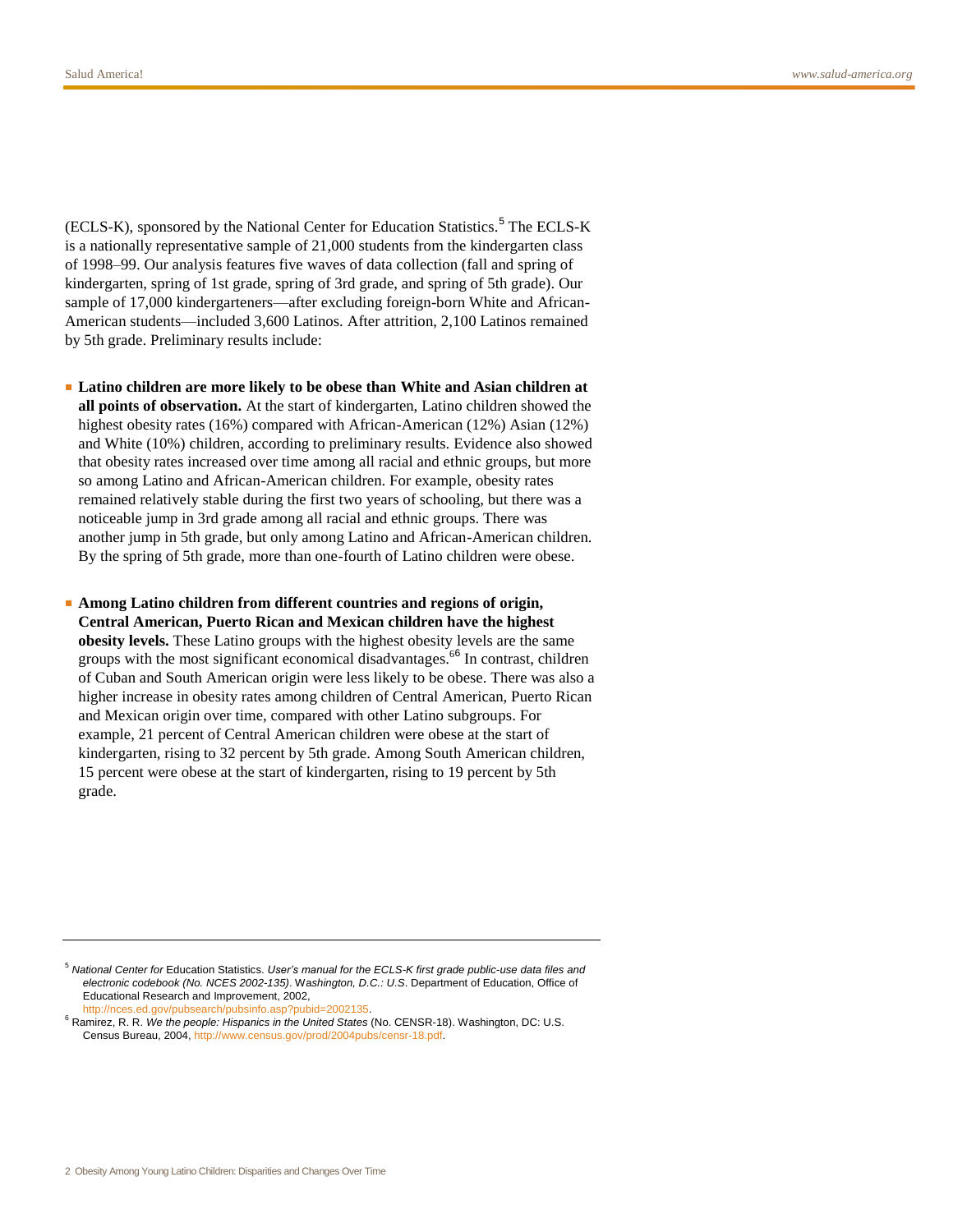

### **Obesity Rates by Latino Children's Country and Region of Origin from Kindergarten to 5th Grade (%)**

■ **Rates of obesity among Latino children decrease as SES increases.** Obesity levels among all Latino children increased over time regardless of SES, but the rates increased more among children in the lowest SES quintile. For example, at the beginning of kindergarten, 18 percent of Latino children in the lowest SES quintile were obese, compared with 11 percent of Latino children in the highest quintile. Differences in obesity rates between the highest and lowest SES quintiles increased over time. By the end of 5th grade, nearly one-third of Latino children in the lowest SES quintile were obese compared with less than one-fifth of their peers in the highest quintile.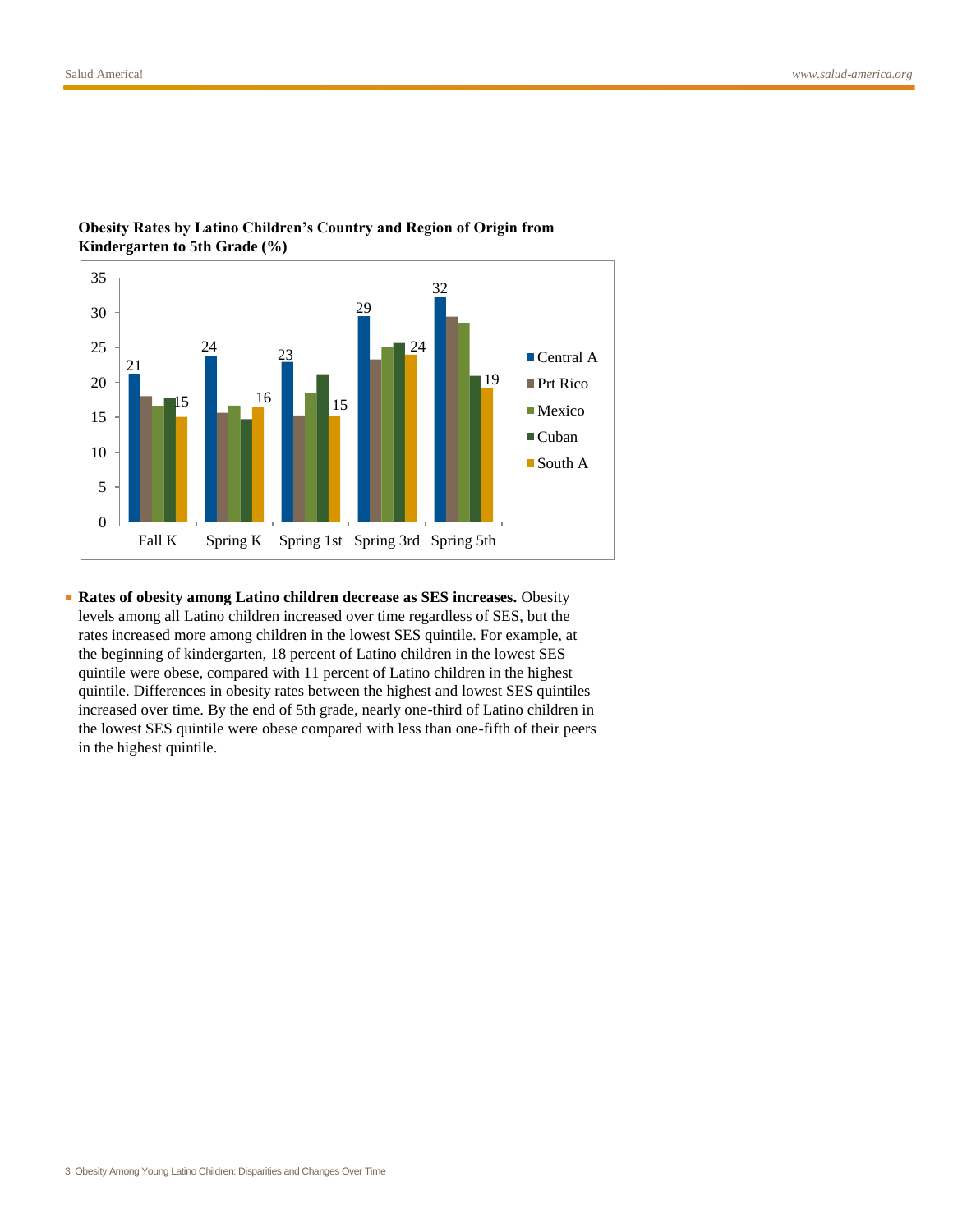

#### **Obesity Rates by Latino Children's SES Quintile from Kindergarten to 5th Grade (%)**

## **Conclusion and Policy Implications**

Our preliminary results indicate that, from kindergarten through 5th grade, Latino children were more likely than their White peers to be obese, and these disparities increased with age. Obesity patterns among Latino children were high and relatively stable in kindergarten and 1st grade, but increased significantly between 1st and 3rd grades and again by 5th grade. Additionally, there is an important variability in obesity that is masked if Latino children are considered one pan-ethnic group, which is a common practice in research. Within Latino populations, Mexican, Puerto Rican and Central American students had higher prevalence of obesity. There also was a higher incidence of obesity among Latino children experiencing higher poverty levels.

These findings suggest that obesity-prevention programs should specifically be targeted to early elementary school grades. Programs and policies to curb obesity may also need to be more targeted toward Latino subgroups at greater risk. Our future work will study how sex, country of origin, SES and generational status (i.e., whether the child is born in foreign countries of non-U.S. parents or born in the U.S. of non-U.S.-born parents) influence childhood obesity. We will also explore how parental behaviors, and school factors influence weight and weight changes among Latino children. Studying factors such as television viewing, time for recess and physical education, and neighborhood safety is key for informing policy decisions intended to reduce the weight differences between racial and ethnic groups. Better